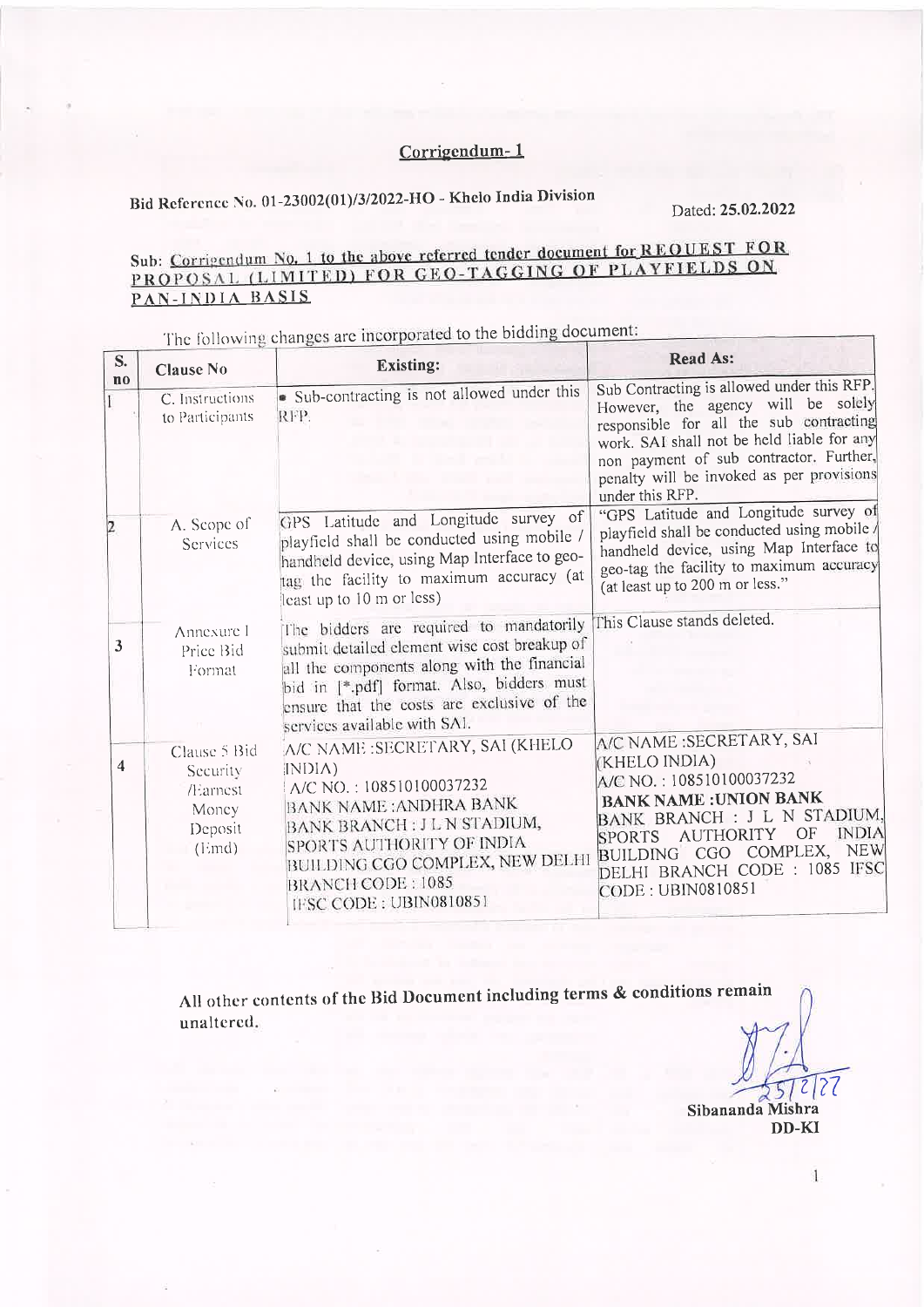| S.<br>N <sub>o</sub> | Page<br>No. | Excerpt of RFP<br><b>Clause</b>                                                                                                                                                                                                                                                                                   | Query                                                                                                                                                                                                                                                                                                                                                                                                                                                   | Clarification                                                                                                                      |
|----------------------|-------------|-------------------------------------------------------------------------------------------------------------------------------------------------------------------------------------------------------------------------------------------------------------------------------------------------------------------|---------------------------------------------------------------------------------------------------------------------------------------------------------------------------------------------------------------------------------------------------------------------------------------------------------------------------------------------------------------------------------------------------------------------------------------------------------|------------------------------------------------------------------------------------------------------------------------------------|
| $\mathbf{1}$         | 5           | <b>BID SECURITY</b><br>/EARNEST<br><b>MONEY</b><br>DEPOSIT (EMD)<br>The bidders shall<br>furnish along with                                                                                                                                                                                                       | Firm<br>Company<br>Our<br>arc<br>an<br>$\sqrt{2}$<br>organization registered with National<br>Industries Corporation<br>Small-Scale<br>Limited (NSIC) under single point<br>Ref<br>scheme,<br>no:<br>registration<br>NSIC/KOL/GP/RS/REGN/WB/C-<br>419/12.                                                                                                                                                                                               | Exempted from EMD on<br>submission of sufficient<br>refer<br>proof. Please<br>Clause 5 Sub Clause (4)                              |
|                      |             | its bid, Bid<br>Security/Earnest<br>Money Deposit<br>(EMD) for an<br>amount of Rs<br>1,70,000/-in case<br>financial rates are<br>quoted against one<br>package.<br>If financial rates                                                                                                                             | The unit registered under Single Point<br>Registration Scheme of NSIC arc<br>eligible to get benefits under Public<br>Procurement Policy for Micro & Small<br>Enterprises (MSEs) order 2012 as<br>notified by the Government of India,<br>Ministry of Micro Small & Medium<br>Enterprises, New Delhi vide Gazette<br>Notification dated 23.03.2012:                                                                                                     |                                                                                                                                    |
|                      |             | are quoted for<br>more than one<br>package, the<br>bidders shall<br>furnish Bid<br>Security/<br><b>Earnest Money</b><br>Deposit (EMD) for<br>an amount of Rs<br>3,50,000/-The<br>same is calculated<br>02<br>based<br>on<br>since<br>packages<br>02<br>maximum<br>packages can be<br>awarded to<br>one<br>agency. | • Issue of the Tender Sets free of Cost<br>· Exemption from payment of Earnest<br>Money Deposit<br>Could be please be kind enough to<br>consider the above clause for this<br>tender. Due to pandemic caused by<br>corona virus Govt. of India providing<br>additional befit to MSMEs or Micro,<br>Small and Medium Enterprises to help<br>them tide over this crisis.                                                                                  |                                                                                                                                    |
| $\overline{2}$       | 13          | b) The bidder shall<br>furnish<br>also<br>an<br>undertaking as per<br>$-IV$<br>Annexure<br>stating the number<br>packages<br>of<br>which<br>against<br>financial rates are<br>quoted.                                                                                                                             | Requesting you kindly provide the<br>package wise / state wise approx.<br>quantity of the playfield. This will help<br>us for effort estimate and timeline &<br>also in resource allotment. Without the<br>quantity we cannot estimate<br>the<br>timeline and number of manpower to<br>be deployed. As you are asking for<br>timeline & manpower strategy and<br>there are making involved, so we are<br>requesting you kindly provide the<br>quantity. | Please refer point (f) and<br>of<br>under<br>notes<br>(g)<br>Annexure I (Price Bid)<br>and Clause 3 (Period of<br>Contract) of RFP |
| $\overline{3}$       | 25          | This RFP is for<br>and<br>geo-tagging<br>the<br>surveying<br>playfields<br>across<br><b>States</b><br>and<br>all                                                                                                                                                                                                  | Who will provide mobile app for<br>survey data collection? If SAI will<br>provide the application, so how many<br>application<br>this<br>use<br>users<br>concurrently? How the user can be                                                                                                                                                                                                                                                              | SAI will provide the<br>application.<br>mobile<br>Please refer Paragraph 6<br>of Terms of Reference<br>and point xiii of Scope of  |

The Prebid queries received from various perspective bidders and the reply to the same is attached below for information.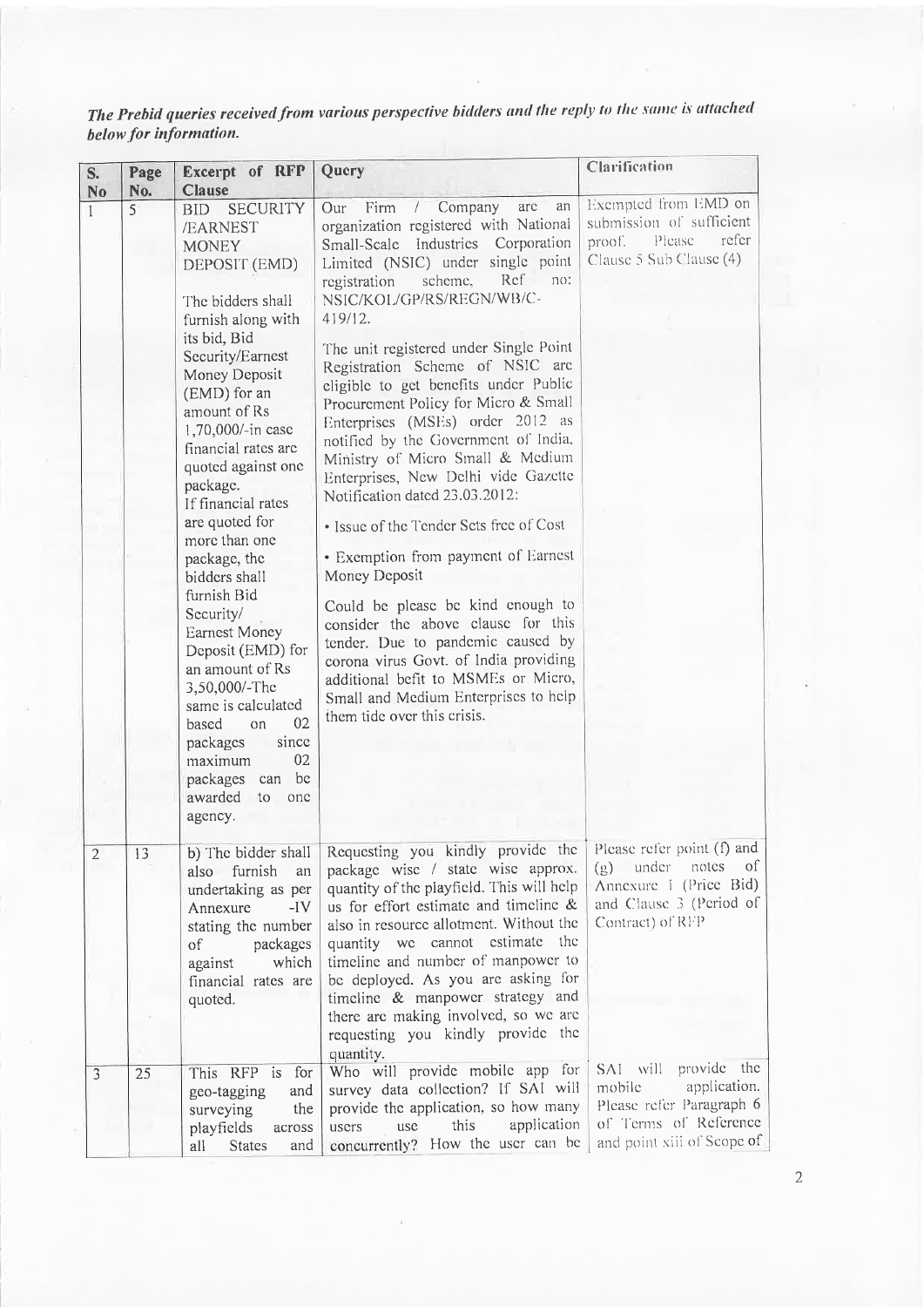| S.             | Page | Excerpt of RFP                                                                                                                                                                                                                    | Query                                                                                                                                                                                                                                                                            | <b>Clarification</b>                                                                                                               |
|----------------|------|-----------------------------------------------------------------------------------------------------------------------------------------------------------------------------------------------------------------------------------|----------------------------------------------------------------------------------------------------------------------------------------------------------------------------------------------------------------------------------------------------------------------------------|------------------------------------------------------------------------------------------------------------------------------------|
| N <sub>o</sub> | No.  | Clause                                                                                                                                                                                                                            |                                                                                                                                                                                                                                                                                  | Services as mentioned in                                                                                                           |
|                |      | Union Territories<br>and hosting on the<br>software<br>central<br>application<br>already<br>platform<br>developed by SAI<br>in form of Khelo<br>mobile<br>India                                                                   | created for the application.                                                                                                                                                                                                                                                     | the RFP                                                                                                                            |
|                |      | application.<br>Security<br>$5$ Bid                                                                                                                                                                                               | It mentions that estimated cost of RFP                                                                                                                                                                                                                                           | The estimate is on the                                                                                                             |
| $\overline{4}$ | 5    | (last line)                                                                                                                                                                                                                       | is 5 Crores. How many FOPs does it<br>represent?                                                                                                                                                                                                                                 | budgetary<br>of<br>basis<br>provisions of SAI.                                                                                     |
| 5              | 13   | $\sigma$<br>Use<br>Technology,<br>and<br>Innovation<br>Creative Ideas for                                                                                                                                                         | Will the Technology Platform / Mobile<br>App be provided by SAI or will each<br>bidder use their own Mobile App /<br>create their own Technology Platform?                                                                                                                       | Please refer S. No 3.                                                                                                              |
| 6              | 30   | Assessment<br>"Geo-tagging team<br>will arrange their<br>own boarding  "                                                                                                                                                          | In Page 28 of 35, it says the work<br>order shall be given in a batch of 10<br>FOPs within a municipal limit of town.                                                                                                                                                            | bidders<br>are<br>The<br>requested to quote all<br>inclusive price in the<br>Price Bid Format.                                     |
|                |      |                                                                                                                                                                                                                                   | When we travel between<br>municipalitics / town / villages, how<br>will the travel and boarding costs be<br>incorporated / reflected in the<br>commercial costs to be submitted?                                                                                                 |                                                                                                                                    |
| $7\phantom{.}$ | 31   | for<br>Penalty<br>in<br>shortfall<br>performance                                                                                                                                                                                  | The penalties are too steep (5 times /<br>10 times of survey costs). This should<br>be revisited.                                                                                                                                                                                | No change in RFP.                                                                                                                  |
|                |      |                                                                                                                                                                                                                                   | In case of deficiency, the first line of<br>action should be to revisit and rectify it<br>within X no. of days                                                                                                                                                                   |                                                                                                                                    |
| 8              | 28   | $-\Delta z$<br>$\mathbf{H}$<br>Annexure<br>Scope of Services<br>For the purpose of<br>this RFP, one unit<br>of playfield shall<br>be one Field of<br>play(FOP).Howev<br>er, the work order<br>shall be given in a                 | Please clarify what is the max number<br>of FOPs to be covered from each / city<br>or town.<br>Whether the number of FOPs to be<br>covered per city or town would vary<br>depending on the population size of<br>the city. If so what is the sample size -<br>city category wise | Please refer point (f) and<br>of<br>notes<br>under<br>(g)<br>Annexure I (Price Bid)<br>and Clause 3 (Period of<br>Contract) of RFP |
|                |      | batch of minimum<br>10 FOP within a<br>municipal limit of<br>town and in case<br>less than 10 FOP<br>payment shall be<br>made on pro -rata<br>basis. For the sake<br>of clarity, if any<br>stadium/facility<br>has playfields for |                                                                                                                                                                                                                                                                                  |                                                                                                                                    |

ات

 $\overline{3}$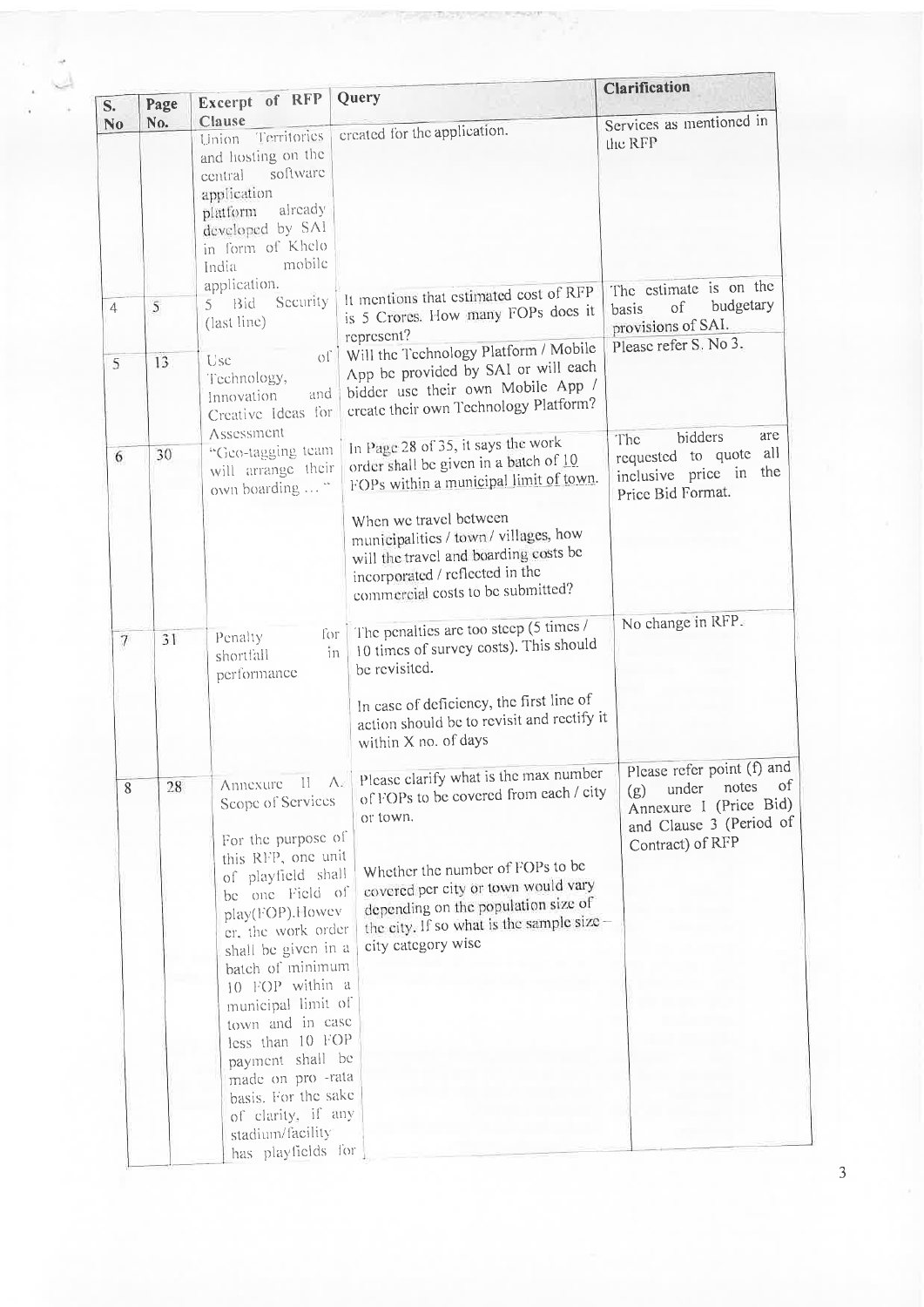| S.<br><b>No</b> | Page<br>No. | Excerpt of RFP<br><b>Clause</b>                                                                                                                                                                                                                                                                                                                                                     | Query                                                                                                                                                                                                             | Clarification                                                                                                                      |
|-----------------|-------------|-------------------------------------------------------------------------------------------------------------------------------------------------------------------------------------------------------------------------------------------------------------------------------------------------------------------------------------------------------------------------------------|-------------------------------------------------------------------------------------------------------------------------------------------------------------------------------------------------------------------|------------------------------------------------------------------------------------------------------------------------------------|
|                 |             | different<br>sports,<br>shall<br>they<br>be<br>counted<br>as<br>separate playfields.<br>Whereas if there is<br>any sports specific<br>playfield<br>where<br>only one sport is<br>allowed, it shall be<br>considered as one<br>FOP. Further, any<br>multipurpose FOP<br>(in which multiple<br>sports/activities<br>be<br>can<br>under[1]taken)<br>shall be considered<br>as one FOP. |                                                                                                                                                                                                                   |                                                                                                                                    |
| 9               | 6           | <b>BID</b><br>5.6<br><b>SECURITY</b><br>/EARNEST<br><b>MONEY</b><br>DEPOSIT (EMD)                                                                                                                                                                                                                                                                                                   | We request SAI to please share a BG<br>format with us for preparing the Bank<br>Guarantee                                                                                                                         | The BG Format is placed<br>of this<br>end<br>the<br>at<br>corrigendum.                                                             |
|                 |             | Demand<br>Draft/Bankers<br>Cheque/FDR/BG<br>scheduled<br>from<br>commercial bank<br>drawn in favour of<br>"SECRETARY<br>KHELO<br>$(SAI)$ ,<br>INDIA" payable at<br>New Delhi are<br>deposited in the<br>office of KHELO<br>INDIA, Room No.<br>5, 1st Floor, Ramp<br>5,<br>JLN<br>No.<br>Lodhi<br>Stadium,<br>Road on or before<br>scheduled<br>date<br>given in this RFP            |                                                                                                                                                                                                                   |                                                                                                                                    |
| 10              | 6           | Bid security must<br>submitted<br>to<br>be<br>SAI before the bid<br>submission<br>end<br>date and time.                                                                                                                                                                                                                                                                             | Do we need to send the exemption<br>document also physically (hard Copy)                                                                                                                                          | Bidder may upload the<br>document<br>exemption<br>along with bid.                                                                  |
| 11              | 13          | Technical<br>The<br>Proposal shall be<br>submitted<br>separately for each<br>package.                                                                                                                                                                                                                                                                                               | Since the package wise quantity is not<br>given in the RFP. It will be difficult for<br>the bidders to provide technical<br>proposal separately.<br>Requesting you to provide the state<br>wise quantity of FOPs. | Please refer point (f) and<br>under<br>notes<br>of<br>(g)<br>Annexure I (Price Bid)<br>and Clause 3 (Period of<br>Contract) of RFP |

Ŷ,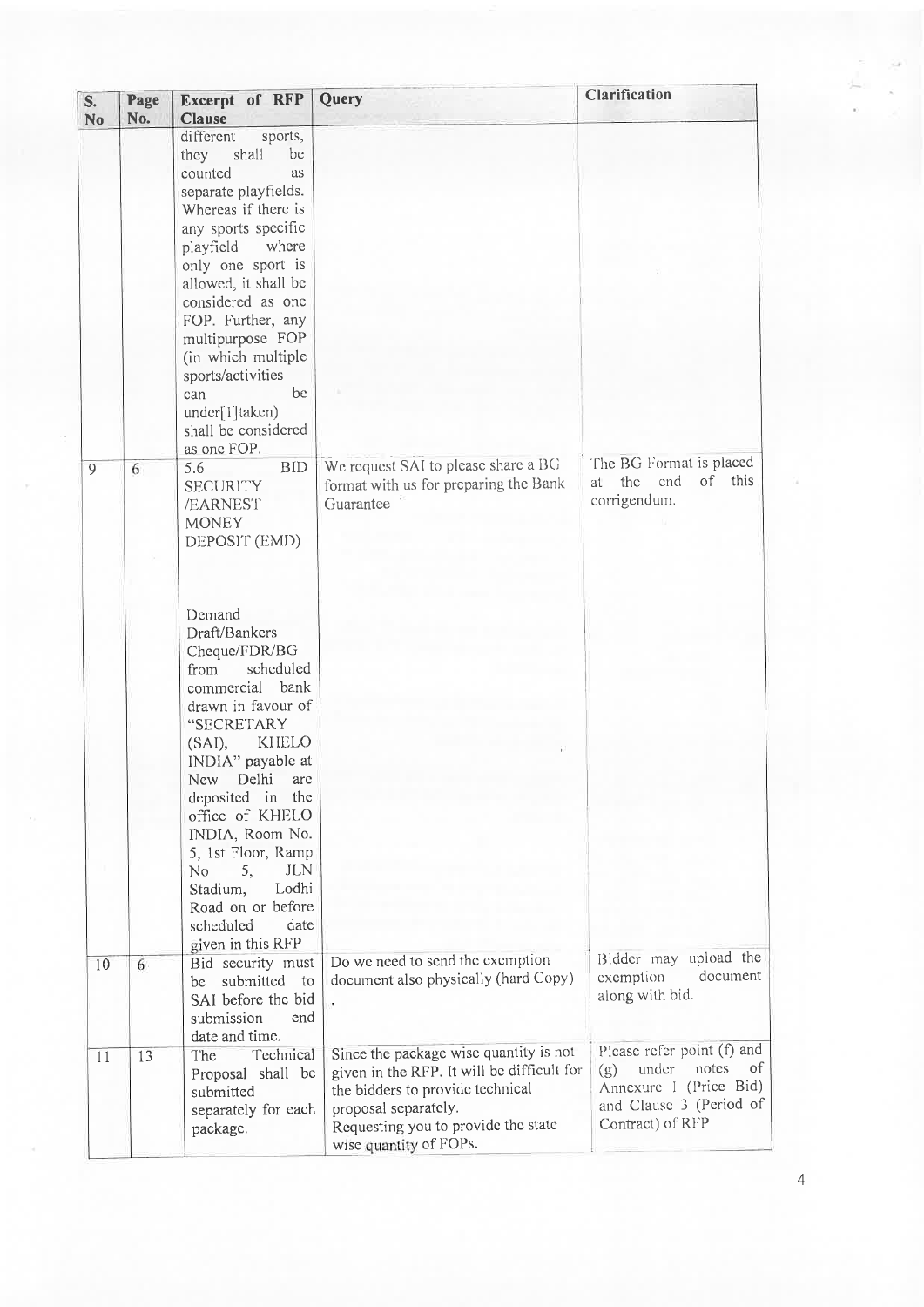| S.       | Page<br>No. | Excerpt of RFP Query<br>Clause                                                                                                                                                                                                                                                                                                                                                                                                                                       |                                                                                                                                                                             | Clarification                                                                                                                       |
|----------|-------------|----------------------------------------------------------------------------------------------------------------------------------------------------------------------------------------------------------------------------------------------------------------------------------------------------------------------------------------------------------------------------------------------------------------------------------------------------------------------|-----------------------------------------------------------------------------------------------------------------------------------------------------------------------------|-------------------------------------------------------------------------------------------------------------------------------------|
| No<br>12 | 25          | The tenure of the<br>agency shall be<br>the<br>limited to<br>period of 02 years<br>$\circ$<br>or mapping<br>75,000 Field of<br>(FOPs)<br>Play<br>$\overline{1}S$<br>whichever<br>earlier.<br>&.<br>g. The bidders are<br>required to submit<br>rate<br>the Unit<br>considering<br>5000<br>minimum<br>FOPs per package<br>are to be assessed.<br>these<br>However,<br>numbers<br>arc<br>indicative in nature<br>and may increase<br>depending on the<br>requirements. | What is the actual quantity? For the<br>better understanding of scope &<br>assessment, kindly provide the state<br>wise quantity as it will help bidders in<br>pricing too. | Please refer point (f) and<br>$\circ$ f<br>(g) under notes<br>Annexure 1 (Price Bid)<br>and Clause 3 (Period of<br>Contract) of RFP |